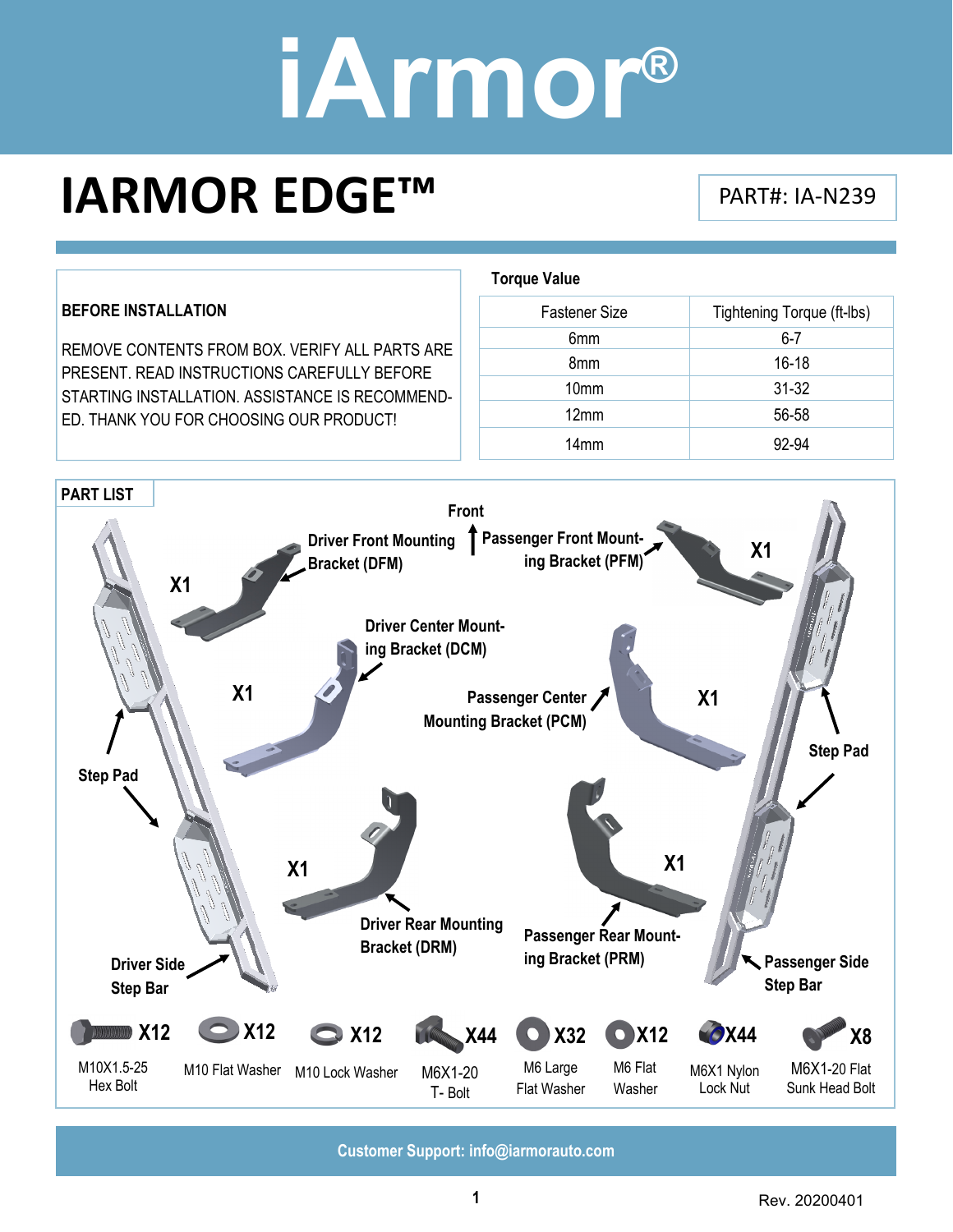### **iArmor®**

The instruction here is for your reference only. We strongly recommend the professional installer for best result. We are not responsible for any damage caused by the installation.

### **STEP 1**

Install the Step Pads onto the step bars with (32) M6X1-20 T-Bolts, (32) M6 Large Flat Washers, (32) M6X1Nylon Lock Nuts and (8) M6X1-20 Flat Sunk Head Bolts.



### **STEP 2**

Start the installation under the passenger side of the vehicle. Locate the passenger side front mounting location along the inner side of the body, **(Fig 1)** 



**(Fig 1) Passenger Side Front Mounting Location** 

### **STEP 3**

Remove the plastic plugs covering the mounting holes. Attach the Passenger Front Mounting Bracket (**PFM**) to passenger side front mounting location with (2) M10x1.5- 25 Hex Bolts, (2) M10 Lock Washers and (2) M10 Flat Washers **(Fig 2 & 3)**. Do not tighten hardware at this time.

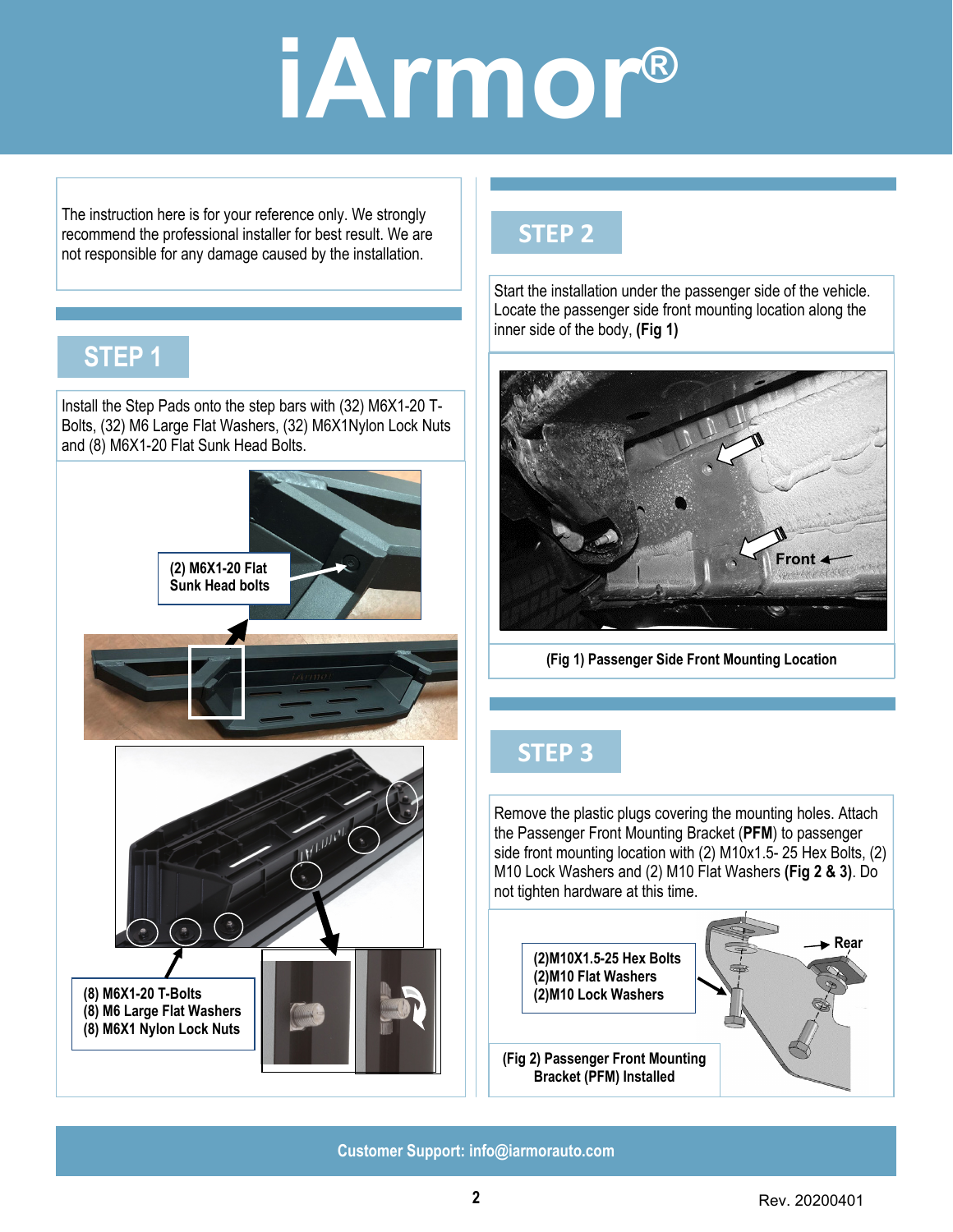# **iArmor®**



**(Fig 3) Passenger Front Mounting Bracket (PFM) Installed** 



**(Fig 5) Passenger Center Mounting Bracket (PCM) Installed** 

#### **STEP 4**

Locate the passenger side center threaded mounting holes. Select (1) Passenger Center Mounting Bracket (**PCM**). Attach with (2) M10x1.5-25 Hex Bolts, (2) M10 Lock Washers and (2) M10 Flat Washers, **(Fig 4 & 5).** Do not tighten hardware at this time.



### **STEP 5**